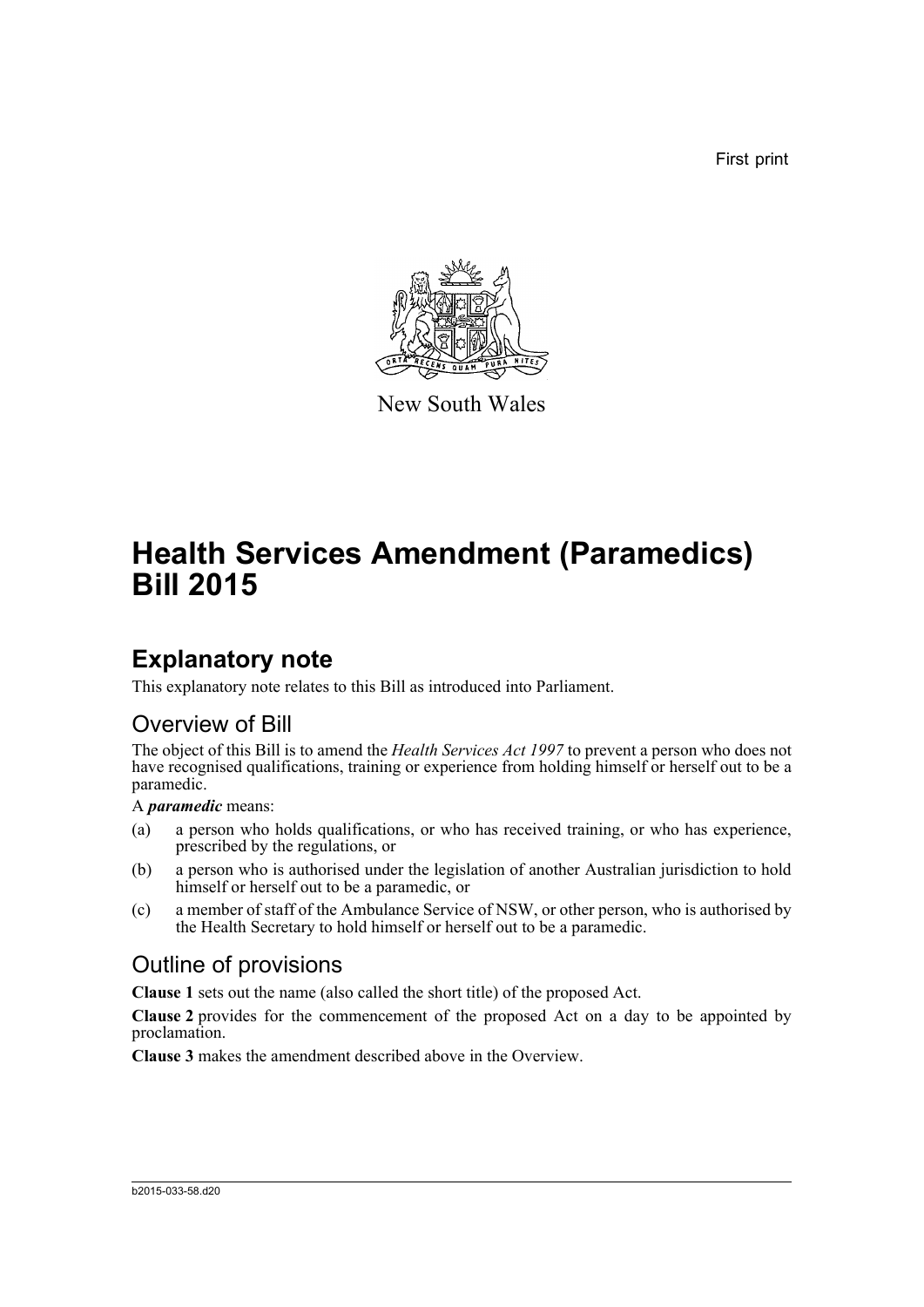First print



New South Wales

# **Health Services Amendment (Paramedics) Bill 2015**

## **Contents**

|    |                                              | Page |
|----|----------------------------------------------|------|
|    | Name of Act                                  |      |
| 2  | Commencement                                 |      |
| 3. | Amendment of Health Services Act 1997 No 154 |      |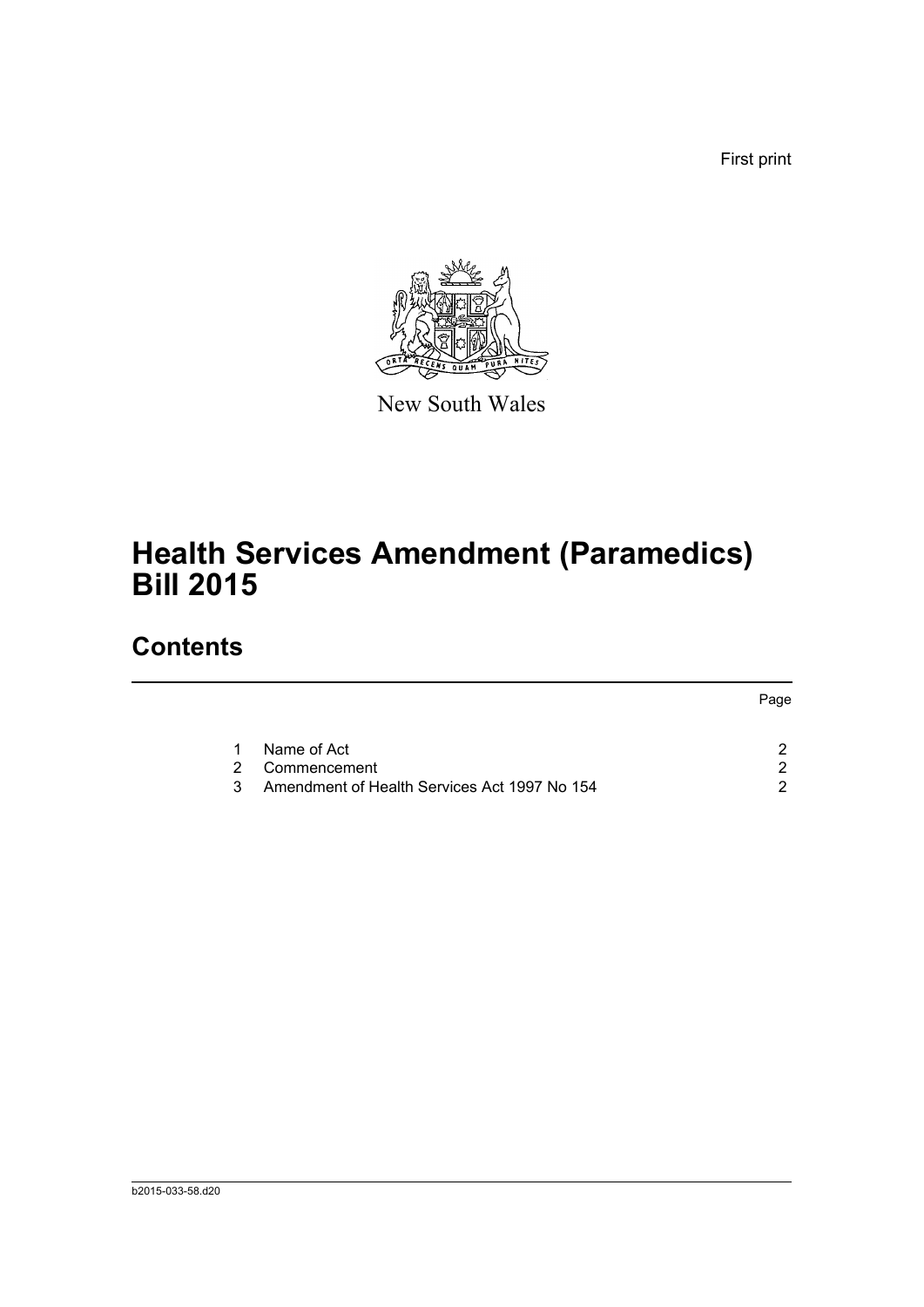

New South Wales

## **Health Services Amendment (Paramedics) Bill 2015**

No , 2015

#### **A Bill for**

An Act to amend the *Health Services Act 1997* to restrict the class of persons who can hold themselves out to be paramedics.